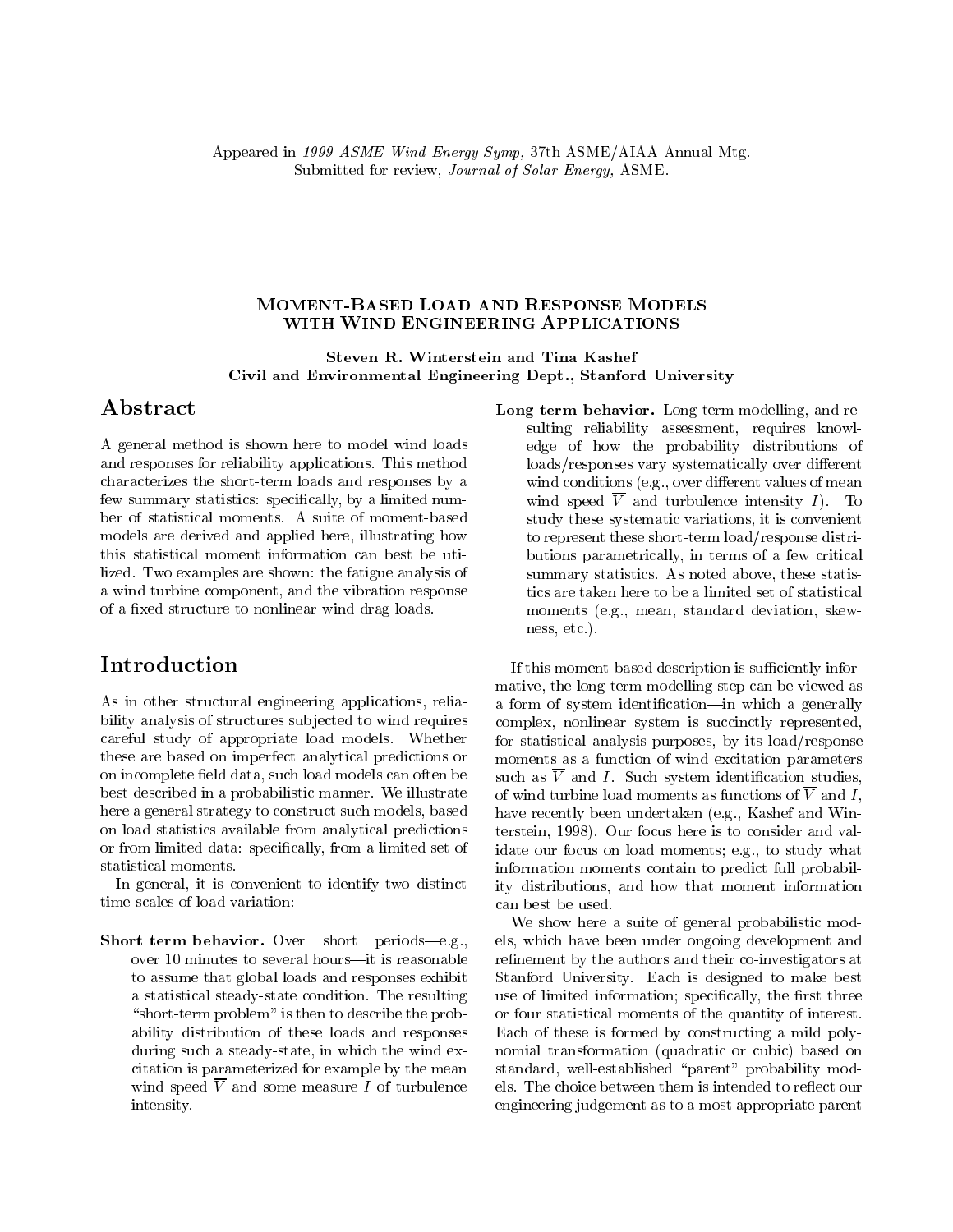model. For example, an entire vibration time history may use a two-sided, Gaussian parent model, while if one instead has only a set of vibration ranges, a Weibull parent model may be most useful. Examples of both situations are shown here.

Typical probability models involve only one or two parameters, and hence can preserve only one or two statistical moments (e.g., mean and variance) of the observed variable. The resulting problem is that a number of plausible models, with very different tail behaviors and hence implied reliability levels, can often be fit to the same first two moments. This scatter in reliability estimates is said to be produced by model uncertainty. In particular, note that many common models of load amplitudes, for fatigue applications, include only one parameter; e.g., the Rayleigh and exponential models.

To lessen this model uncertainty, which is difficult to quantify, one is led to try to preserve higher moments as well. This will help to discriminate between various models, and hence reduce model uncertainty. This benefit does not come without cost, however: higher moments are more sensitive to rare extreme outcomes, and hence are more difficult to estimate from a limited data set. This is known as statistical uncertainty, which reflects the limitations of our data set.

Thus, our search for an "optimal" model reflects an attempt to balance between model and statistical uncertainties. Early practical experience (e.g., Winterstein, 1985; Winterstein, 1988) suggested that four moments are often sufficient when distorting a two-sided, Gaussian parent model to model an entire random vibration history. These have become known as "Hermite" models, because their quadratic and cubic terms are conveniently reorganized into Hermite polynomials when U is Gaussian (see also Lutes and Sarkani, 1997 for a review). Notably, a first-order Hermite model has recently been independently derived by P. Madsen, with an aim toward ultimate wind load estimation (Madsen et al, 1999).

Other recent studies have used cubic distortions of Gumbel models to represent extreme wave heights (Winterstein and Haver, 1991, Winterstein et al, 1995), and cubic distortions of Weibull models to estimate fatigue load ranges on wind turbines from limited field data (Winterstein and Lange, 1996, Winterstein et al, 1995). In this wind turbine case, we show here that simpler, quadratic Weibull models may be not only suf ficient but superior. The reduced data needs of these three-moment models are particularly useful when predicting long-term fatigue damage, which requires load modelling across a range of wind conditions such as mean wind speed and turbulence intensity.

#### Scope and Organization

Our objectives here are two-fold. First, we offer a fairly comprehensive review of distribution modelling, statistical moments, and moment-based fitting. This review seeks to give a broad overview of these methods, as they have evolved over more than a decade of experience. This therefore involves a somewhat detailed look at their various implementations, presented for the first time in this unified way.

Our second ob jective is to illustrate the use of these models in several applications to wind engineering. Beyond showing how these models perform in specific situations, our goal is to indicate that the optimal use of these models (three- versus four-moment, Weibull vs normal parent model) is apt to be problem-specic. Those with more applied interests may wish to focus first on the examples, and refer back to the methodology section for supporting technical detail.

# Methodology

#### Moments and Normalized Moments

Formally, the  $k$ -th moment of a random variable X can be defined as a weighted average in terms of its probability density  $f(x)$ :

$$
\mu_k = E[X^k] = \int_{all \ x} x^k f(x) dx \tag{1}
$$

If limited sample data  $x_1...x_n$  are available, one typically estimates  $\mu_k$  as  $\sum_{i=1}^n x_i^k/n$ . When  $k=1$  this returns the "mean value" of X, commonly denoted  $\mu$ without numerical subscript.

Higher moments  $\mu_2$ ,  $\mu_3$ , ... can also be calculated directly from Eq. 1. To facilitate interpretation and model fitting, however, it is common to report normalized versions of these higher moments. In particular, the second moment is commonly reported for the shifted quantity  $X - \mu$ :

$$
\sigma^{2} = E[(X - \mu)^{2}] = \int_{all \ x} (x - \mu)^{2} f(x) dx \qquad (2)
$$

Data-based estimates of  $\sigma^-$ , the variance of  $\Lambda$ , commonly follow a two-pass procedure: one first estimates  $\mu$  from the sample average, then subtracts  $\mu$  from each datum before estimating the second moment. This subtraction ensures that  $\sigma^2$  will be invariant to arbitrary shifts in the original data set.

In a similar fashion, still higher moments are normalized by (1) shifting the data with respect to  $\mu$  and (2) rescaling the data with respect to  $\sigma$ :

$$
\alpha_n = E[(\frac{X-\mu}{\sigma})^n] = \int_{all \, x} (\frac{x-\mu}{\sigma})^n f(x) dx \qquad (3)
$$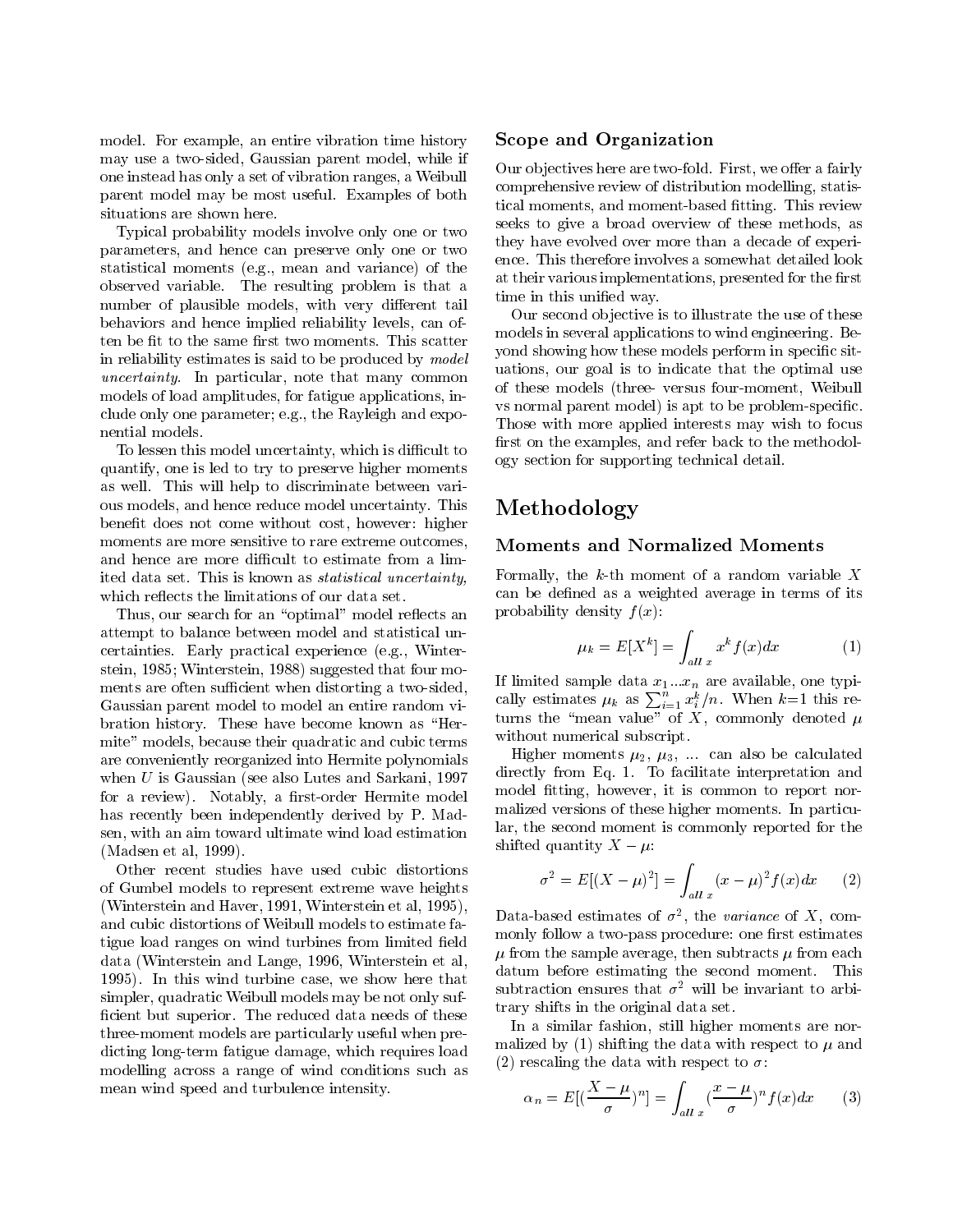In particular,  $\alpha_3$  and  $\alpha_4$  are respectively called the skewness and kurtosis coefficients. Each of the  $\alpha_n$ quantities are unitless, and are preserved if the data are both shifted and rescaled in arbitrary manner. In our experience, moments above  $\alpha_4$  are often of limited use, due to (1) their considerable statistical uncertainty when based on limited data; and (2) the dif ficulty in constructing sufficiently flexible functional forms to preserve such higher-order information, even if perfectly known, without inducing multiple modes and erratic tail behavior.

#### Three-Moment Models

As noted above, our strategy here is to adopt a smooth, theoretical distribution as a first approximation to  $X$ . We denote this "parent" variable as  $U$ , commonly normalized to be unitless (e.g., a normal distribution shifted and rescaled to have zero mean and unit variance, a Weibull distribution rescaled to have unit mean). We then seek to add a small quadratic correction  $\epsilon \nu$  – to renect the skewness of the data:

$$
Y = U + \epsilon U^2 \tag{4}
$$

This leads to a unique relationship between  $\epsilon$  and skewness  $\alpha_3$ , from which  $\epsilon$  can be found by trial and error. Finally, the unitless quantity  $Y$  can be rescaled and shifted to form the physical variable  $X$ , without altering the unitless  $\alpha_3$  parameter:

$$
X = x_0 + \kappa Y \tag{5}
$$

in which  $\kappa = \sigma_X / \sigma_Y$  to preserve the variance of X, and  $x_0=\mu_X - \kappa \mu_Y$  to preserve the mean of X.

Note that by solving in sequence for the unitless parameter  $\epsilon$ , the rescaling parameter  $\kappa$ , and finally the shift parameter  $x_0$ , we restore the physical properties of  $X$  in a manner consistent with how our higher moments removed them. Significantly, this permits us to avoid the need to solve simultaneous equations for multiple model parameters. This leads to particularly robust model fitting routines, which have been implemented both in the stand-alone package FITS (Kashef and Winterstein, 1998) and in FORM application packages such as FAROW and CYCLES (e.g. Jha and Winterstein, 1997).

While Eqs.  $4-5$  comprise an attractively simple model, they fail to cover all practical situations of interest. In particular, to ensure a mild, monotonic variation of Y with U, we require  $\epsilon$  in Eq. 4 to be positive. As a result, Eq. 4 broadens the distribution of U, and hence produces a skewness somewhat greater than that of U (and less than that of  $U^-$ ). Thus, we apply Eq. 4 mon in cases when the skewness of the data,  $\alpha_{3X}$ , exceeds

the skewness  $\alpha_{3U}$  of the parent variable U. When this condition does not hold, we interchange  $U$  and  $Y$  in Eq. 4:

$$
U = Y + \epsilon Y^2; \quad \alpha_{3U} \ge \alpha_{3X} \tag{6}
$$

In this case, the positive  $\epsilon$  term serves to expand the actual distribution tails to match that of the parent variable U. We believe the choice between these dual models (Eq. 4 or Eq. 6) notably enhances modelling flexibility. In either case, Eq. 5 is finally used to recover the physical variable  $X$ .

#### Four-Moment Models

In the same way that a quadratic transformation of U can be found to preserve three moments of  $X$ , a cubic transformation can be sought to preserve four moments. Formally, the generalization again leads to a dual set of models, depending on whether the kurtosis,  $\alpha_{4X}$ , of the data is greater or less than that of the parent variable:

$$
Y = U + \epsilon_2 U^2 + \epsilon_3 U^3; \quad \alpha_{4X} \ge \alpha_{4U} \tag{7}
$$

$$
U = Y + \epsilon_2 Y^2 + \epsilon_3 Y^3; \quad \alpha_{4X} \le \alpha_{4U} \tag{8}
$$

We again recover  $X$  from the unitless variable  $Y$ through Eq. 5.

In practice, a major challenge in these four-moment models is that the higher moments,  $\alpha_3$  and  $\alpha_4$ , each vary with changes in either  $\epsilon_2$  or  $\epsilon_3$ . Thus, two simultaneous nonlinear equations must be solved for  $\epsilon_2$  and  $\epsilon_3$ , with no assurance of solution uniqueness or existence. We have developed the routine FITTING (Winterstein et al, 1995), to estimate  $\epsilon_2$  and  $\epsilon_3$  by constrained optimization, minimizing errors in both skewness and kurtosis values, while requiring Eq. 7 or Eq. 8 to remain monotonic. These may be more numerically intensive, however, and less well suited to multiple calls in automated fitting routines. Simpler, analytical approximations to  $\epsilon_2$  and  $\epsilon_3$  have been developed for the important special case when  $U$  is a standard normal variable. These are reviewed further in Example 2.

## Examples: Overview

These higher-moment models have been applied in various ways when studying time-varying load and response quantities. Specifically, the two examples invoke models over two different sampling time scales:

Example 1: X=randomly sampled load peak or range. For fatigue applications, load ranges are commonly identified by rainflow counting. Here, it is common to choose a standard Weibull model for U. It is often advantageous when used with fatigue loads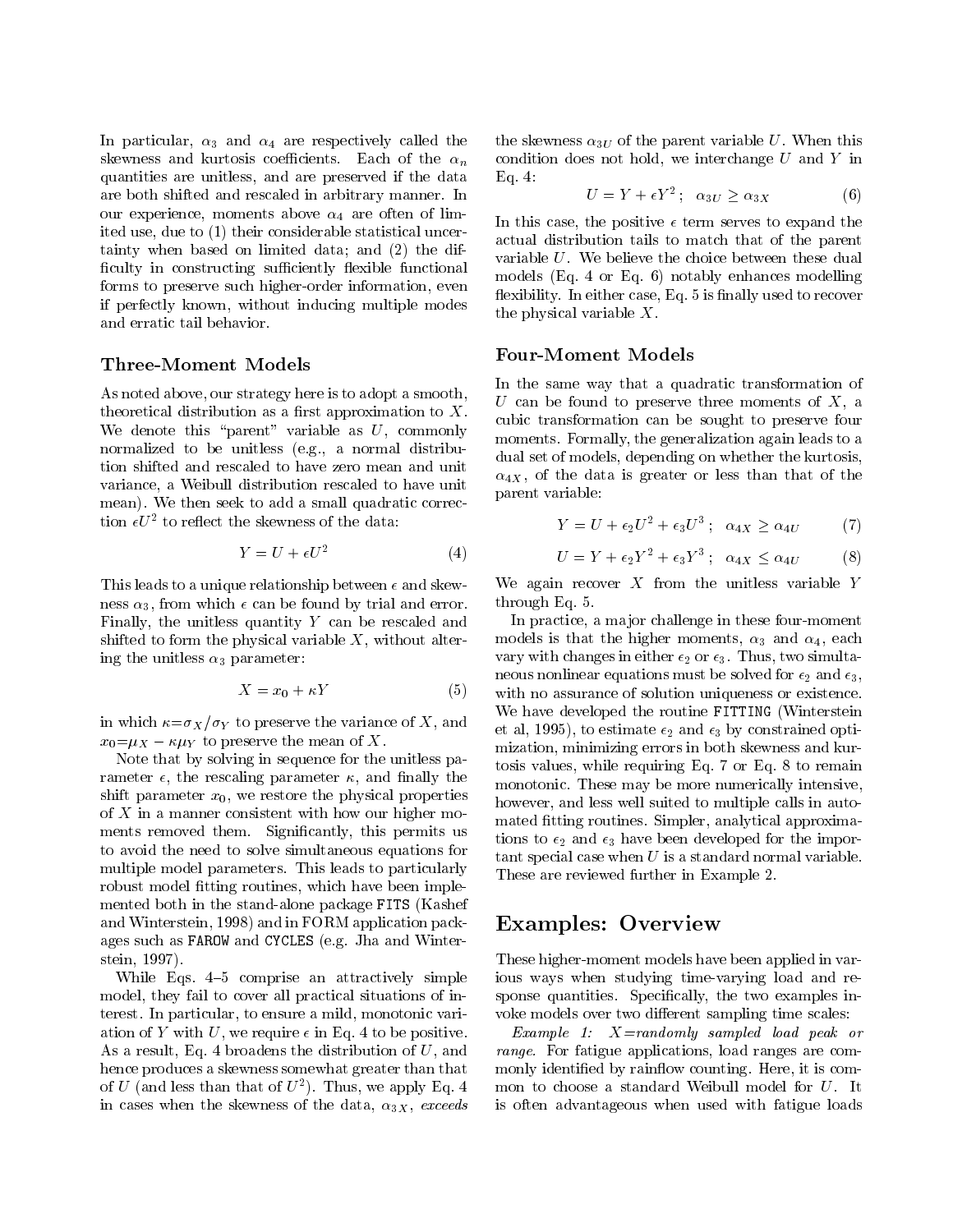data, which are often synthesized to directly report histograms of rainflow ranges (as in Example 1).

Example 2:  $X =$ randomly sampled vibration history. The vibration history is commonly sampled at a regular time interval  $\Delta t$ . In this case, it is common to choose a standard normal model for the parent variable U. While this model applies directly to the history when sampled at an arbitrary time point, it can be used both to estimate fatigue and extreme, ultimate load levels (Winterstein, 1988). These models permit all of the data in a time history to be used—if they are available—and these moments may be less sensitive to uninteresting high-frequency, low-amplitude vibration cycles than the moments of rainflow-counted ranges. Another advantage of this model is that, as Example 2 shows, the necessary moments of the history may be estimated in some cases directly from theory (i.e., the differential equations of motion), without recourse to empirical data-based models. Similar models have found general use within the offshore community, for which response history moments are readily estimated from nonlinear, multi-degree-of-freedom diffraction models (Winterstein et al, 1994).

# Example 1: Quadratic and Cubic  $\frac{8}{5}$ Weibull Models of Fatigue Load Ranges

#### The Data

We consider here an observed data set of bending stresses, measured on a specic horizontal-axis wind turbine  $(HAWT)$ . Only the "flapwise" bending mode (out of the plane of rotation) is considered here. The data represent a total of roughly 4 hours duration, constructed from pooling various shorter intervals during which wind conditions were similar. Further, since fatigue is the prime concern, the stress time histories were rain
ow-counted to achieve a set of stress range amplitudes, which—in histogram form—comprise the basis of our data set.

Figure 1 shows such a histogram of these "normalized" stress amplitudes. (The units of these data are somewhat articial, hence results should be interpreted in only a relative way across different cases and models.) As is typical of such cases, there are many thousands of small-amplitude, high-frequency cycles.

Note, however, that fatigue damage is commonly assumed to be proportional to some power of  $S$ —e.g.,  $S^b$ where  $b$  is on the order of 6-9 for typical composite blade materials. Hence, these small-amplitude cycles are of little fatigue consequence. This fact is clearly



Figure 1: Histogram of rainflow-counted stress amplitudes, all values included.



Figure 2: Histogram of rainflow-counted stress amplitudes, values above 54.2 only.



Figure 3: Histogram of rainflow-counted stress amplitudes, values above 65.1 only.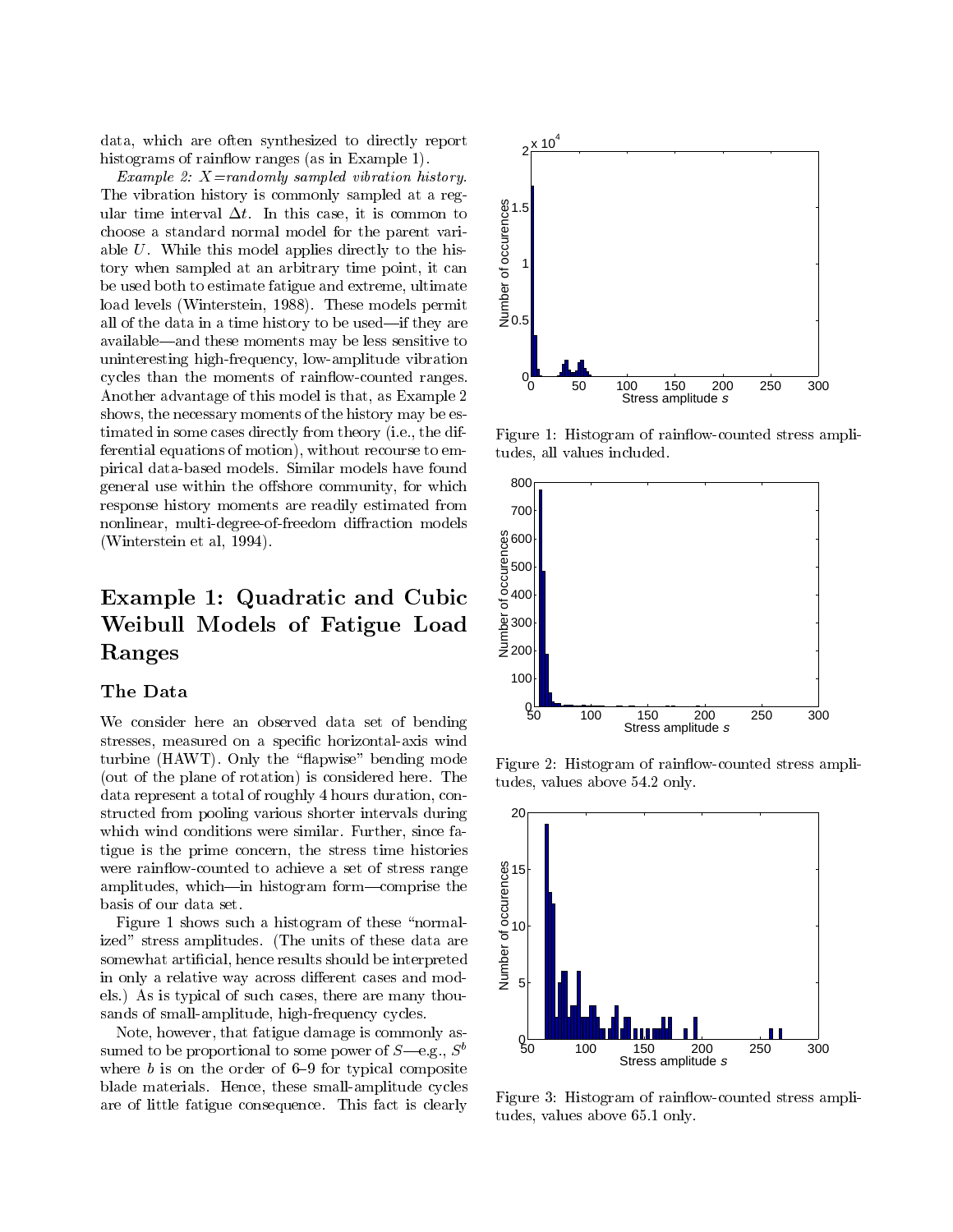

levels to total damage. levels to total damage.Figure 4: Contribution of different stress amplitude Figure 4:Contribution of dierent stressamplitude and a model of the contract of the contract of the contract of the contract of the contract of the contract of the contract of the contract of the contract of the contract of the contract of the contract of the c

stress levels equally. lla rigiow volt est in siste miss because they weigh all pends on our choice of the distribution model. moments of the data. The result, however, clearly detimates of  $S^b$ when comparing different models, a point which gencontext also makes tail behavior critically important greater importance of high-amplitude stresses in this robust. we hope to avoid this problem by estimating to rare extreme values and would not be sufficiently for  $b$  values of  $6$  and  $9$ . stress levels equally.eral \goodness of t" tests miss because they weigh all...<br>When context)<br>Geboortes pendsmoments of the data.با robust.totimatesfortion of different stress amplitudes to the total damage tion of dierent stress amplitudes to the total damagedemonstrated in Figure 4 which shows the contribudemonstrated rarefrome<br>S values comparing dierent on importanceContractors of the second alsowe hope the contract of the contract of the contract of the contract of the contract of the contract of the contract of the contract of the contract of the contract of the contract of the contract of the contract of the co ofs<br>smooth<br>smooth our of makesfrom the data would be very sensitive choicefrom in 6 values $\mathcal{O}(\mathcal{O}_\mathcal{A})$ and and and a Figures 2010 distribution control oftaileen kuning the data of 9. For The result, however, clearly de high-amplitude and behavior theFor such b values, direct es- 4models, contracts, and i<br>Which property is distributionwould be considered. such...<br>Would problem by estimatingtted over 2012 showscritical contracts s<br>S bvalues, notpoint which which we have a set of the contract of the contract of the contract of the contract of the contract of the contract of the contract of the contract of the contract of the contract of the contract of the contrac e<br>Separa to the contract of the contract of the contract of the contract of the contract of the contract of the contract of the contract of the contract of the contract of the contract of the contract of the contract of the contrac stresses be very the model.the control suciently importantdirection of the control contribu- rst sensitive in $\rm The$  gen- The thisf<br>: es-

damage. cusing on higher thresholds permits greater scrutiny of a general trend of exponential-like decay remains, fothe rare, high-amplitude stresses that govern fatigue histograms for  $\sigma_0 = 54.2$  and 65.1, respectively. While threshold, here denoted  $\sigma_0$ . Figures 2 and 3 show such are therefore led to consider only stresses above a fixed damage.thecusing on higher thresholds permits greater scruting permits greater scruting and containing of the containing of the containing of the containing of the containing of the containing of the containing of the containing of a general trend trend trend trend trend trend trend trend trend trend trend trend trend trend trend trend trend<br>The contract of the contract of the contract of the contract of the contract of the contract of the contract o histograms forthreshold, here denotedare therefore led to consider only stresses above a xedTo focus modeling attention and data resources, we To focus modeling attention and data resources, we rare, high-amplitude0<br>-<br>.<br>. of exponential-like decay remains, 0. Figures 2 and 3 show such stressesthat complete respectively. governfatigues<br>fatigues<br>f .<br>While fo-

statistical uncertainty. We therefore investigate here an increasingly sparse data set, and hence considerable a larger fraction of the original data set. applied with a lower stress threshold, and hence retain parameters. wider range than a simpler Weibull model with fewer whether a more general probabilistic model, such as<br>the quadratic or cubic Weibull, can fit the data over a a larger fraction of the original data set.applied with a lower stress threshold, and hence retainparameters.wider range than a simpler Weibull model with fewerthe quadratic or cubic Weibull, can t the data over awhether the contract of the contract of the contract of the contract of the contract of the contract of the contract of the contract of the contract of the contract of the contract of the contract of the contract of the co statisticalan increasingly sparse data set, and hence considerableAt the same time, the higher thresholds leave us with At the same time, the higher thresholds leave us withs<br>: uncertainty. moreIf so, these more general models can be If so, general these.<br>< more probabilistic therefore general investigate model,models (Second) suchcan can controlled a heree<br>C as

modelschanges in the lower-bound stress threshold. The exchanges in the changes in the changes in the changes in the changes in the changes in the changes in the changes of the changes in the changes of the changes of the changes of the changes of the changes of the changes of t models|whenBelow we compare the sensitivity of different Weibull Below we compare the sensitivity of dierent Weibull-when predicting maximum blade loads--to lower-bound stress threshold. predicting maximumde de de de de la poste de la poste de la poste de la poste de la poste de la poste de la poste de la poste de<br>Desembleces de la poste de la poste de la poste de la poste de la poste de la poste de la poste de la poste de loads|to Theex-

> models with different thresholds can only be compared olds are not directly comparable, because they are conditioned upon different events. In other words, even time intervals, rather than a fixed number of cycles. using the implied probabilities of exceedence in fixed occurrence of stresses greater than  $s$ . necessarily translate into a higher predicted rate of lower rate of occurrence of such stresses this will not among stresses above a higher threshold, given the though the exceedence probability of a level s is greater ceedence probabilities of models with different threshtime intervals, rather than a xed number of cycles. The contract of cycles is a cycle of cycles. The contract of cycles. The cycles of cycles is a cycle of cycles of cycles is a cycle of cycles. The cycles is a cycle of cy usingmodels with different thresholds can only be compared models with different thresholds can only be compared occurrence in the contract of the contract of the contract of the contract of the contract of the contract of the contract of the contract of the contract of the contract of the contract of the contract of the contract of necessarilylower rate of the control of the control of the control of the control of the control of the control of the control of the control of the control of the control of the control of the control of the control of the control o amongthough the exceedence probability of a levelditioned a control of the control of the control of the control of the control of the control of the control of the control of the control of the control of the control of the control of the control of the control of the c olds are not directly comparable, because they are conceedence probabilities of models with dierent threshthe contract of the contract of the contract of the contract of the contract of the contract of the contract of the contract of the contract of the contract of the contract of the contract of the contract of the contract o stressesupon implied oftranslate over 2002 occurrence of stressesdie entwerte von die entwerking above probabilities intogreater is a controller of the controller of the controller of the controller of the controller of the controller of the controller of the controller of the controller of the controller of the controller of the controller e<br>District events. highers<br>and in the later such higherthan the control of the control of the control of the control of the control of the control of the control of the control of the control of the control of the control of the control of the control of the control of the con of In stresses this threshold, exceedence others. Consequently, Consequently, Consequently, Consequently, Consequently, Consequently, Consequently, Consequently, predicted $\rm Consequently,$  words,:<br>: y<br>i is greateri<br>William<br>William inr<br>Second xed even notthe contract of the contract of the contract of the contract of the contract of the contract of the contract of the contract of the contract of the contract of the contract of the contract of the contract of the contract o of

# Results Quadratic Weibull Models QuadraticResults I:weibullet in the control of the control of the control of the control of the control of the control of the control of the control of the control of the control of the control of the control of the control of the control of Comparing Comparing ModelsWeibull .<br>Weibullet pue and

third. nificantly. threshold of  $\sigma_0 = 48.8$ , however, results deteriorate sigmodels do appear fairly satisfactory. that for thresholds  $\sigma_0$  at or above 54.2, the Weibull at least for a sufficiently high threshold. parameter Weibull model-would behave acceptably, a relatively simple model-As the discussion above suggests, we may expect that the contract of the contract of the contract of the contract of the contract of the contract of the contract of the contract of the contract of the contract of the contract of the contract of the contract of the contract o p=10 ni cantly in the case of the case of the case of the case of the case of the case of the case of the case of the case of the case of the case of the case of the case of the case of the case of the case of the case of the c threshold ofmodelsthatat least for a sufficiently high threshold. Figure 5 shows parameteraAs the discussion above suggests, we may expect that relatively for) appears to be underestimated by roughly one do thresholdsFor example, the 10-hour load (hourly .<br>Weibulle appear For $\ddot{c}$  simple example, fairly model|would $\ddot{\phantom{0}}$  model|here, at satisfactory. or $\lnot$ lere, the above1<br>-<br>1 the standard, two the behave 54.2,For the lower Figure 5 shows standard, Forload in the control of the control of the control of the control of the control of the control of the control of the control of the control of the control of the control of the control of the control of the control of the theacceptable, and acceptable, and acceptable, and acceptable, and acceptable, and acceptable, and acceptable, and acceptable, and acceptable, and acceptable, and acceptable, and acceptable, and acceptable, and acceptable, an the control Weibulle<br>Weibulle (iii) 2011<br>(iii) 2012<br>(iii) 2012<br>(iii) 2012<br>(iii) 2012<br>(iii) 2012<br>(iii) 2012<br>(iii) 2012<br>(iii) 2013<br>(iii) 2013<br>(iii) 2013<br>(iii) 2013<br>(iii) 2013<br>(iii) 2013<br>(iii) 2013<br>(iii) 2013<br>(iii) 2013<br>(iii) 2013<br>(iii) 2013<br>(iii) 2013<br>(i lowertwo-

and hence use a larger fraction of the data when estimating their parameters. <br>  $% \begin{array}{l} \begin{array}{l} \begin{array}{l} \begin{array}{l} \begin{array}{l} \begin{array}{l} \end{array} \\ \begin{array}{l} \end{array} \\ \begin{array}{l} \end{array} \\ \begin{array}{l} \end{array} \\ \begin{array}{l} \end{array} \\ \begin{array}{l} \end{array} \\ \begin{array}{l} \end{array} \\ \begin{array}{l} \end{array} \\$ that one may usefully extend these more general models farther back into the body of the loads distribution,  $\sigma_0 = 48.8$ . This supports the view, suggested above, the range of data, even at the lowest threshold level shown to produce a notably more consistent fit across Weibull model. The use of this more general model is that all results shown are now based on the quadratic mating their parameters.and hence use a larger fraction of the data when estiels farther back into the body of the loads distribution,that one may usefully extend these more general mod- $\sigma_{0}=48.8$ . This supports the view, suggested above, theshown to produce a notably more consistent t acrossWeibull model.<br>Bull model.<br>Bull model. that all results shown are now based on the quadraticFigure 6 shows the same results as Figure 5, except Figure 6 shows the same results as Figure 5, except range of data, The use of this more general model is even at the lowest thresholdl<br>i

# Weibull and Cubic Weibull Models Weibuller<br>Weibuller Results Results and $\mathbf{H}$ : |<br>|<br>| Cubic<br>Cubic<br>Cubic Comparing ComparingWeibuller<br>Weibuller ModelsQuadratic Quadratic

implemented in the routine FITTING. FITS, as used to obtain the previous results, with simi-Finally, we compare the quadratic Weibull models in implemented in the routinelar results from the four-moment, cubic Weibull model lar results from the four-moment, cubic Weibull modelFITS, as used to obtain the previous results, with simi-Finally, we compare the quadratic FITTING.**Weibull**  modelsin

capability, e.g., for two-sided phenomena whose lefton Weibull scale. This may sometimes be a desirable distribution function may display a double curvature unlike the quadratic Weibull model, the cubic Weibul pears as a quadratic curve on this Weibull scale. Thus, as a cubic polynomial. In the same way, the quadratic which, when plotted on ordinary Weibull scale, appears or Eq. 8 with Weibull  $U$ ) has a distribution function capability,on Weibulldistributionunlike the quadratic Weibull model, the cubic Weibullpears as a quadratic curve on this Weibull scale.Weibull model (Eq. 4 or Eq. 6 with Weibull  $U$ ) ap-**Weibull** as a cubic polynomial.which, when plotted on ordinary Weibull scale, appearsorAs its name implies, the cubic Weibull model (Eq. As its name implies, the cubic Weibull model (Eq. 7 Eq. 8 modelwith the company of the company of the company of the company of the company of the company of the company of the company of the company of the company of the company of the company of the company of the company of the com e.g., scale.function of the complete The Secret Secret Secret Secret Secret Secret Secret Secret Secret Secret Secret Secret Secret Secret Secret Secret Secret Secret Secret Secret Secret Secret Secret Secret Secret Secret Secret Secret Secret Secret Secret S  $\overline{\phantom{a}}$  for This may sometimes be a desirable two-sidedا<br>ج may or In the same way, the quadratic $\ddot{\phantom{0}}$  Eq.displays the control of the control of the control of the control of the control of the control of the control of the control of the control of the control of the control of the control of the control of the control of the has phenomena 6s<br>S ..<br>With distributions<br>and security doubleMendel Strawberg .<br>Whose c cure curvature co function of the complete  $\ddot{\phantom{0}}$  Thus, lefta<br>C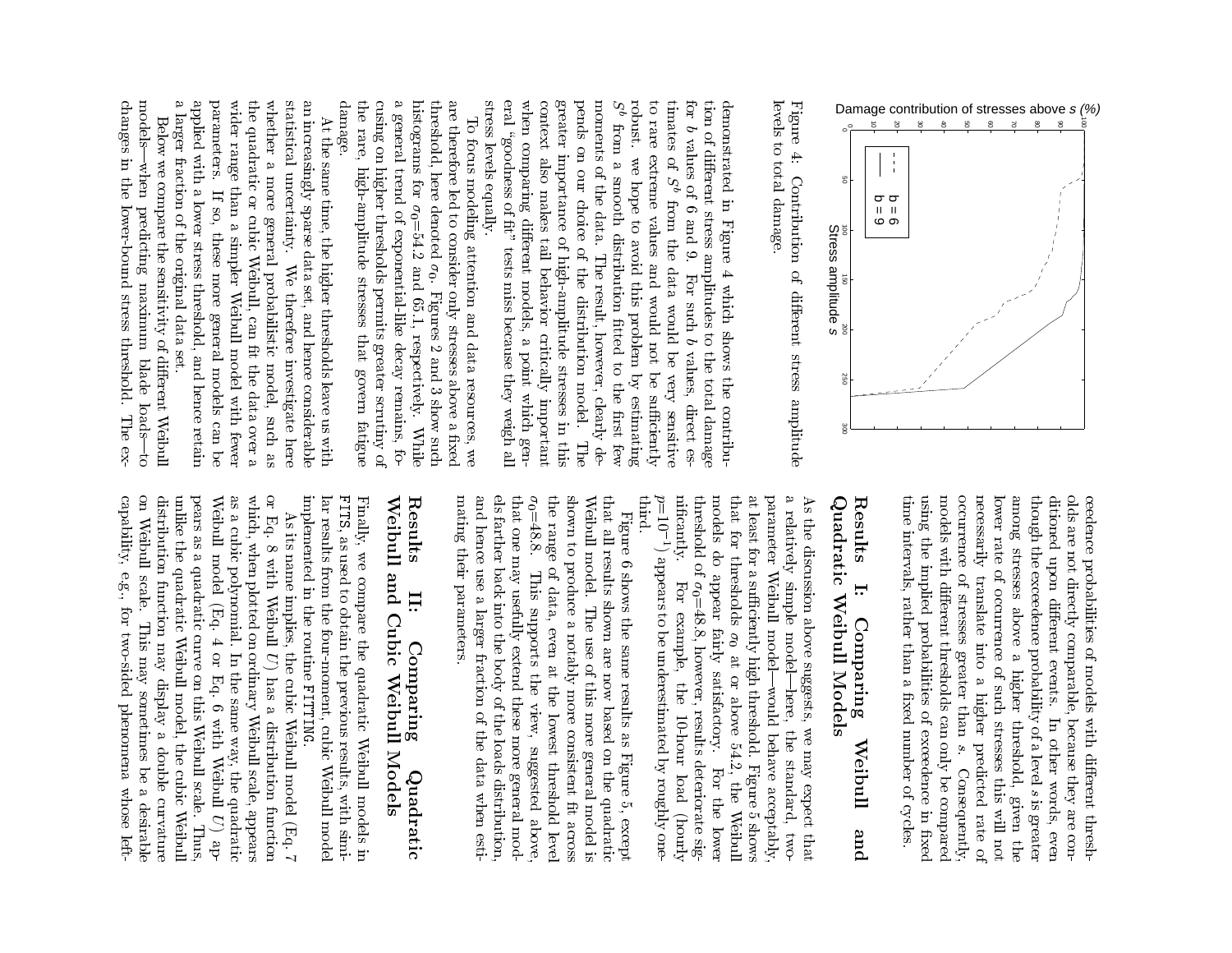

Figure 5: Fitting standard Weibull distributions, with various imposed shifts.



Figure 6: Fitting quadratic Weibull distributions, with various imposed shifts. (Note lesser sensitivity to shift value compared with standard Weibull fit.)

and right-tail behaviors may differ. For variables such as load amplitudes, which have only a single (upper) tail, this flexibility may lead to overfitting.

Figure 7 shows that for this data set, the cubic Weibull model can display such double curvature. While one may debate whether the data show any such feature, it is fairly clear that extrapolating this highly nonlinear, doubly curved distribution function beyond the range of the data is potentially misleading. The quadratic Weibull appears to follow the trend of the data nearly as well over the range of the data, and by its nature permits a smoother, less tail-sensitive extrapolation beyond the highest data value.

As may be expected, Figure 8 shows that if we choose a sufficiently high threshold, the remaining data ap-



Figure 7: Quadratic vs. cubic Weibull blade load distributions, fit to values above 54.2 only. (Note the double curvature of cubic Weibull model on this Weibull scale plot.)



Figure 8: Quadratic vs. cubic Weibull blade load distributions, fit to values above 65.1 only.

pear fairly homogeneous. Thus, in this case the cubic Weibull returns a rather similar result to the quadratic Weibull. (Still in this case, though, note the stronger curvature of the cubic Weibull beyond the last data point.) Indeed, even the standard Weibull may well suffice if only this upper tail is retained for the fit. These examples suggest, however, that the quadratic Weibull model permits a rather useful compromise: it is sufficiently flexible to model a wide range of the data set, yet is sufficiently constrained to retain fairly smooth, well-behaved extrapolation beyond the range of the observed data.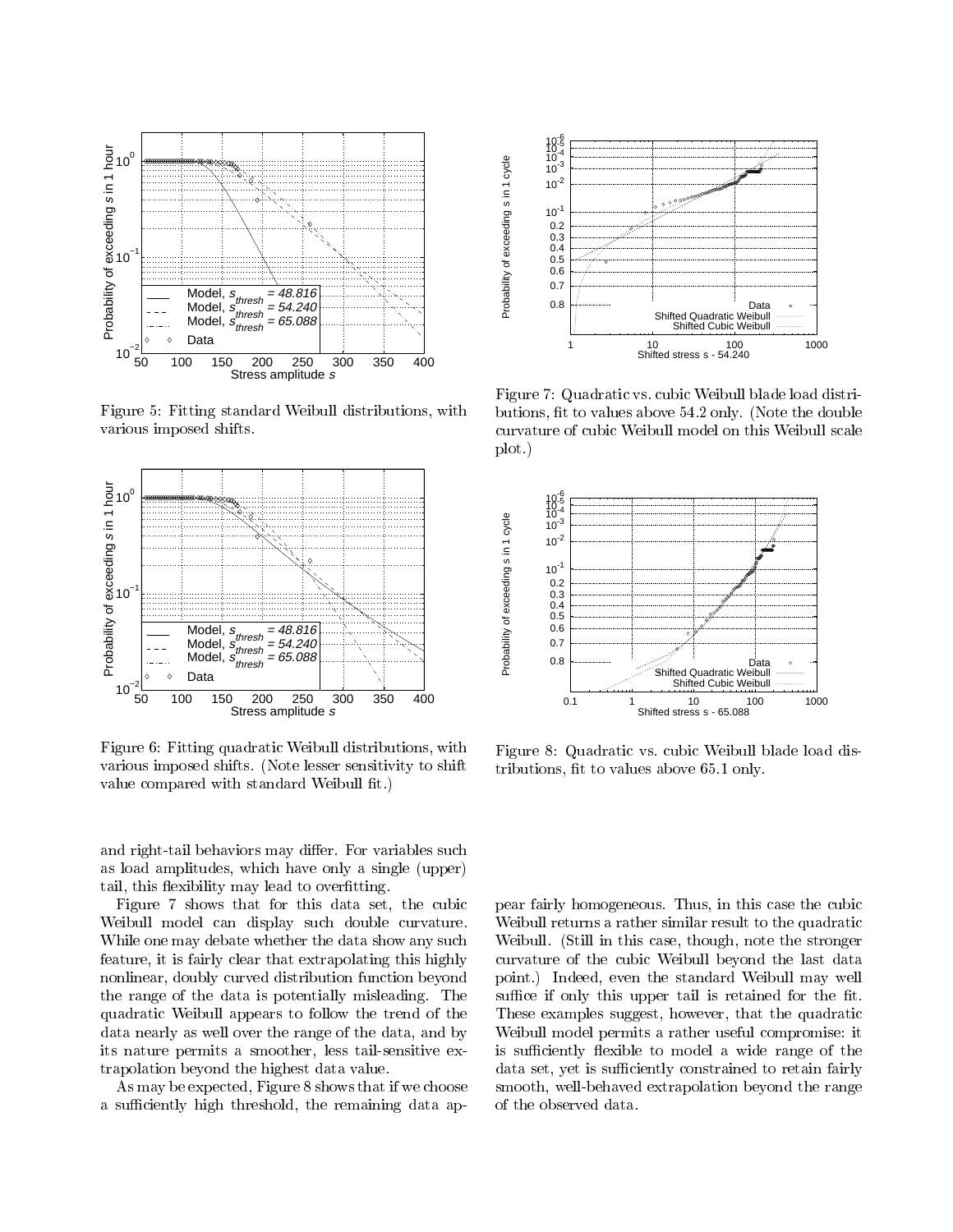# Example 2: Cubic Gaussian Models of Nonlinear Vibration

As a final example, we consider a general wind drag force applied to a fixed structure, such as a parked wind turbine. Adopting a simple 1DOF model of the

$$
m\ddot{X}(t) + c\dot{X}(t) + kX(t) = F_d(t) \tag{9}
$$

in which the drag force,  $F_d$ , is given by

$$
F_d(t) = K_d[V(t) - \dot{X}(t)]^2
$$
  
\n
$$
\approx K_d[V^2(t) - 2V(t)\dot{X}(t)] \qquad (10)
$$
 Re

in terms of the incident wind velocity  $V(t)$ , the structural velocity  $X(t)$ , and the effective drag coefficient  $K_d = \rho C_d A/2$ . The approximation in Eq. 10 assumes  $\frac{1}{2}$  is relatively small compared with  $V$ . If we further approximate  $V(t)X(t)$  in this result by  $\overline{V}X(t)$  $(V=$ mean wind speed), this term can be viewed as an additional linear damping term, leading to a net damping coefficient  $c_{net}=c+2K_d\overline{V}$ . Dividing Eq. 9 by  $m$ , we arrive at a normalized equation of motion with quadratic excitation:

$$
\ddot{X} + 2\zeta\omega_n \dot{X} + \omega_n^2 X = Y(t)^2 \tag{11}
$$

in which  $Y(t)$  is a normalized wind velocity process, here assumed to be a Gaussian process.

We assume here that  $\omega_n=1.26$  [rad/sec],  $\zeta=30$  (including viscous drag), and the covariance between  $Y(t)$ and  $Y(t + \tau)$  is  $\exp(-0.12|\tau|)$ . These parameter values are chosen to conform with a widely studied case in the random vibration literature (e.g., Kotulski and Sobczyk, 1981; Grigoriu and Ariaratnam, 1987). As noted in these references, the response moments are found to be  $\alpha_{3X}=2.7$  and  $\alpha_{4X}=14.3$ , quite far from their respective values (0 and 3) in the Gaussian case. In particular, moment-fit predictions for this model have been constructed based on maximum entropy principles. We therefore use this case to study the behavior of our moment-based models, and to compare these with the often cited maximum entropy results.

#### Four-Moment Hermite Model

Because we wish to model the vibration history  $X$  at an arbitrary time, we choose the parent variable  $U$  to be standard normal. It is convenient then to reorder terms in Eq. 7 in terms of Hermite polynomials. Combining this result with Eq. 5 yields

$$
X = \mu_X + \kappa \sigma_X [U + c_3 (U^2 - 1) + c_4 (U^3 - 3U)] \tag{12}
$$
tic

in terms of the mean  $\mu_X$ , standard deviation  $\sigma_X$ , and the normalizing constant

$$
\kappa = (1 + 2c_3^2 + 6c_4^2)^{-1/2} \tag{13}
$$

We then seek coefficients  $c_3$  and  $c_4$  for which the skewness and kurtosis of this model,  $\alpha_{3, model}$  and  $\alpha_{4, model}$ , agree well with the true skewness  $\alpha_{3X}$  and kurtosis  $\alpha_{4X}$ . Formally, we may define an error  $\Delta \alpha$  in matching these moments as a sum of squared deviations:

$$
\Delta \alpha = [(\alpha_{3X} - \alpha_{3,model})^2 + (\alpha_{4X} - \alpha_{4,model})^2]^{1/2}
$$
\n(14)

Results for  $c_3$  and  $c_4$  have been found to make  $\Delta \alpha$ vanish to first-order (Winterstein, 1985) and secondorder (Winterstein, 1988) in  $c_n$ . In particular, the firstorder result is simply

$$
c_3 = \frac{\alpha_{3X}}{6}; \quad c_4 = \frac{(\alpha_{4X} - 3)}{24} \tag{15}
$$

 $\sim$  1111, which both the upper and lower portions of the vibra-A three-moment version of this result (with  $c_4=0$ ) has been recently applied to model extreme wind turbine loads (Madsen et al, 1999). This three-moment version is attractively convenient, and may well suffice for some cases of extreme load estimation. It should not be used in more general cases (e.g., fatigue), in tion cycle history are important. In this case the full four-moment model is needed to separately model and control the above-mean and below-mean behavior of the vibration history.

> The most recent (and accurate) expressions have been fit to "exact" results from constrained optimization, which minimize  $\Delta \alpha$  in Eq. 14 under the constraint that Eq. 12 remains monotonic (Winterstein et al, 1994):

$$
c_3 = \frac{\alpha_{3X}}{6} \left[ \frac{1 - .015|\alpha_{3X}| + .3\alpha_{3X}^2}{1 + 0.2(\alpha_{4X} - 3)} \right] \tag{16}
$$

$$
c_4 = c_{40} \left[ 1 - \frac{1.43 \alpha_{3X}^2}{(\alpha_{4X} - 3)} \right]^{1 - 0.1 \alpha_{4X}^{0.8}}
$$
(17)

in which

$$
c_{40} = \frac{[1+1.25(\alpha_{4X}-3)]^{1/3}-1}{10} \tag{18}
$$

Note finally the convenience of Eqs.  $12-18$  as a random vibration model. If we assume that Eq. 12 relates a time-varying response  $X(t)$  to a standard normal process  $U(t)$  at each time t, we may directly apply the same transformation to other distributions arising from linear random vibrations; e.g., the Rayleigh distribution of peaks, first-passage results for global maxima,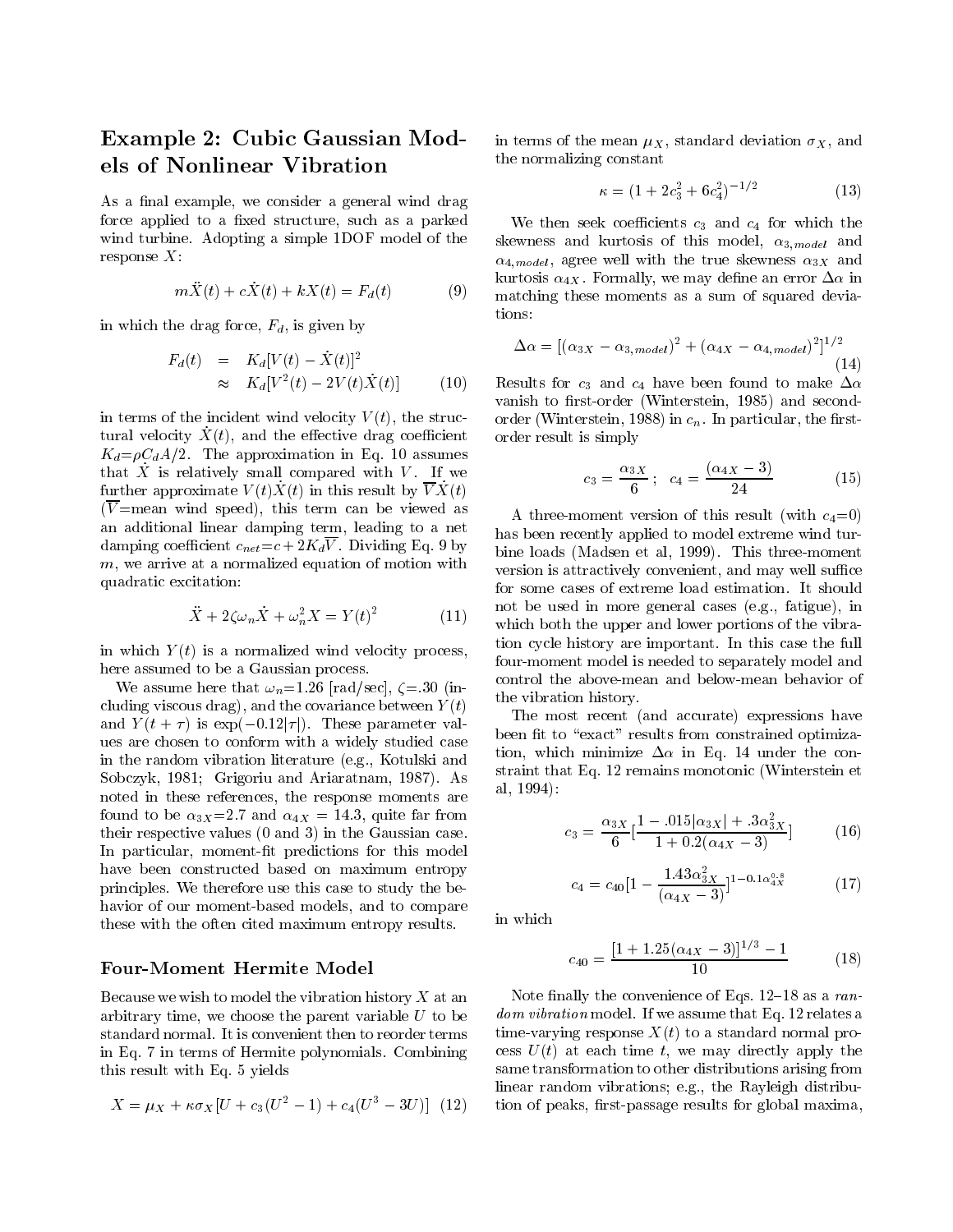etc. This approach has been used successfully in a number of nonlinear problems (Winterstein and Ness, 1989; Winterstein and Løseth, 1990; Winterstein et al, 1994).

#### Four-Moment Maximum Entropy Models

Two other four-moment models are commonly used. One is a polynomial distribution series; e.g., Charlier or Edgeworth. We omit these here, having done detailed comparisons that suggest they are limited to extremely mild non-Gaussianity (e.g., Winterstein, 1988). We do consider the second approach, which maximizes a quantity associated with the probability density  $f_X(x)$ defined as "entropy" (Jaynes, 1957). The result, assuming four moments are known, is of the form

$$
f_X(x) = \exp(-u(x)); \quad u(x) = \sum_{n=0}^{4} \lambda_n x^n \tag{19}
$$

A numerical algorithm is used to find constants  $\lambda_1...\lambda_4$ that preserve (or minimize error in) the four moments. Unit area is achieved through  $\lambda_0$ . Note the similarity between Eq. 19 and Eq. 8 when  $U$  is Gaussian. Both ensure narrower-than-Gaussian ("hardening") behavior in the limit:  $\lambda_4 > 0$  in Eq. 19 to achieve a proper pdf, and hence its distribution tails are ultimately narrower than the normal pdf  $f_U(u)$ . We may thus expect similarly successful results from Eqs. 8 and 19 for narrower-than-Gaussian distributions; e.g., if  $\alpha_{4X} < 3$ , the kurtosis of the Gaussian model. Eq. 19 is shown below to be somewhat less successful for softening cases  $(\alpha_{4X} > 3)$ , compared with Eq. 12.

#### Numerical Results

Figure 9 shows the distribution of  $X$ , estimated by simulation, on normal probability scale. This figure also shows a Gaussian model, fit to  $m<sub>X</sub>$  and  $\sigma<sub>X</sub>$ . As expected, a two-moment Gaussian fit appears as a straight line on this scale; in addition, it dramatically underestimates response fractiles  $x_p$  at levels of practical interest (e.g., p above .99). The cubic Gaussian model is a marked improvement, showing good agreement far into the response tails. In contrast, the maxi mum entropy tail behavior is found inconsistent, due to its ultimate hardening nature noted above. It thus underestimates response fractiles  $x_p$  systematically for p above .999; compensating errors occur at lower fractiles in its effort to preserve moments through an inconsistent functional form. As might be expected, similar though somewhat less dramatic effects are found when



Figure 9: Oscillator Response; 30% Damping.



Figure 10: Oscillator Response; 10% Damping.

the damping is reduced to  $\zeta = 10$  (Figure 10), as the response becomes more nearly Gaussian.

## Summary and Conclusions

 A general method is shown here to model wind loads and responses for reliability applications. This method characterizes the short-term loads and responses by a few summary statistics: specifically, by a limited number of statistical moments. A suite of moment-based models are derived and applied here, illustrating how this statistical moment information can best be utilized. For this modelling purpose, a set of moment-based probability models have been introduced and demonstrated. These use mild perturbations, in the form of quadratic or cubic transformations, of wellestablished "parent" probability models such as a Gaussian model of random vibration, or a Weibull model of its local ranges. Examples of both situations are shown here.